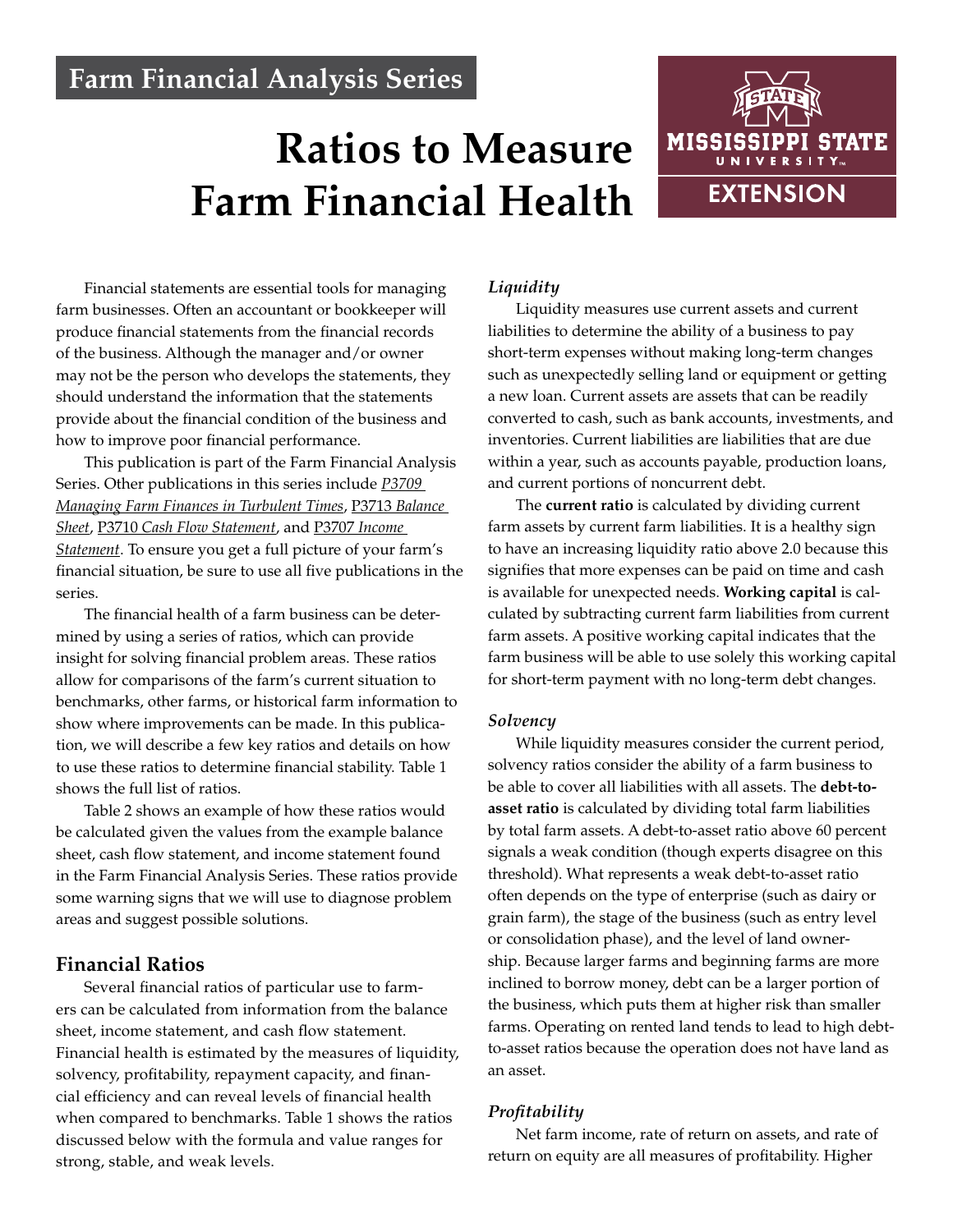values indicate desirable levels of profit. **Net farm income** is calculated by matching revenues with expenses incurred to create those revenues, plus the gain or loss on the sale of business assets, but before taxes. The **rate of return on farm assets** is calculated as income from operations less owner withdrawal for unpaid labor and management divided by average total farm assets. Similarly, the **rate of return on farm equity** is calculated as income from operations less farm interest expense less owner withdrawal for unpaid labor and management divided by average total farm equity. The **operating profit margin ratio** is calculated as income from operations less owner withdrawal for unpaid labor and management divided by gross revenue.

You can improve profitability by increasing the volume of production or the selling price. When investigating cost-cutting strategies, evaluate enterprise budgets to get insight into use and cost of inputs.

# *Repayment Capacity*

Repayment capacity measures the ability of the business to generate enough cash to pay current debt commitments. **Capital debt repayment capacity** estimates the amount of cash generated for debt repayment and is calculated as income from operations plus nonfarm income plus depreciation less interest on term debt less income and social security taxes less family living withdrawals. The **debt coverage ratio** is calculated by dividing the capital debt repayment capacity by the scheduled principal and interest on term debt. Put simply, all the cash generated to repay debts is divided by the total principal and interest due in the current period. A value of less than 1 signals that the business is not able to pay current liabilities with cash generated. This does not necessarily mean that the business cannot repay the debts, but that additional cash must come from other sources.

# *Financial Efficiency*

The operating expense, interest expense, and asset turnover ratios all indicate financial efficiency. The **operating expense ratio** illustrates the proportion of revenue that is being used for operating expenses and is calculated by dividing gross farm expense less farm interest expense less depreciation expense by gross farm revenue. The **interest expense ratio** illustrates the proportion of revenue that is

being used for interest expense and is calculated by dividing total farm interest expense by gross farm revenue. Finally, the **asset turnover ratio** shows how efficiently assets are being used on the farm and is calculated by gross farm revenue divided by average farm assets.

# **Using Ratio Analysis**

Table 1 lists the financial ratios discussed with relative strength measures of strong, stable, and weak. These indicators are generally agreed upon by agricultural finance experts and can be adjusted for regional or individual circumstances. A good example is the difference in the rate of return on farm assets between farm businesses that consist of mostly owned land and mostly rented land. A farm business with mostly owned land has lower ratios for strong and stable conditions because the average total farm assets value in the denominator is greater than a farm business that has mostly rented land.

Ratio calculations are shown in Table 2 using balance sheet (Publication 3713), income statement (Publication 3707), and cash flow statement (Publication 3710) values. The liquidity and solvency measures in the example show stable financial health. For the profitability measures, rate of return on assets and operating profit margin ratio are both stable, but the rate of return on equity is weak. In order to improve the rate of return on equity, the farm manager can focus on increasing volume of sales by expanding the operation, increasing the sales price by using additional marketing tools, or increasing off-farm income to offset owner withdrawals.

Values for asset turnover ratio and term debt coverage ratios are both considered weak. To improve these measures, the farm manager can focus on increasing volume of sales and increasing selling price as described previously. The term debt coverage ratio can also be improved by decreasing owner withdrawals or increasing off-farm income.

**Note:** When comparing financial ratios to benchmarks, make sure the farm value is calculated the same way as the benchmark value. Otherwise, you may be incorrectly convinced that your farm is struggling or succeeding. Pay special attention to trends in the financial ratio analysis; these can indicate future financial stress to plan for.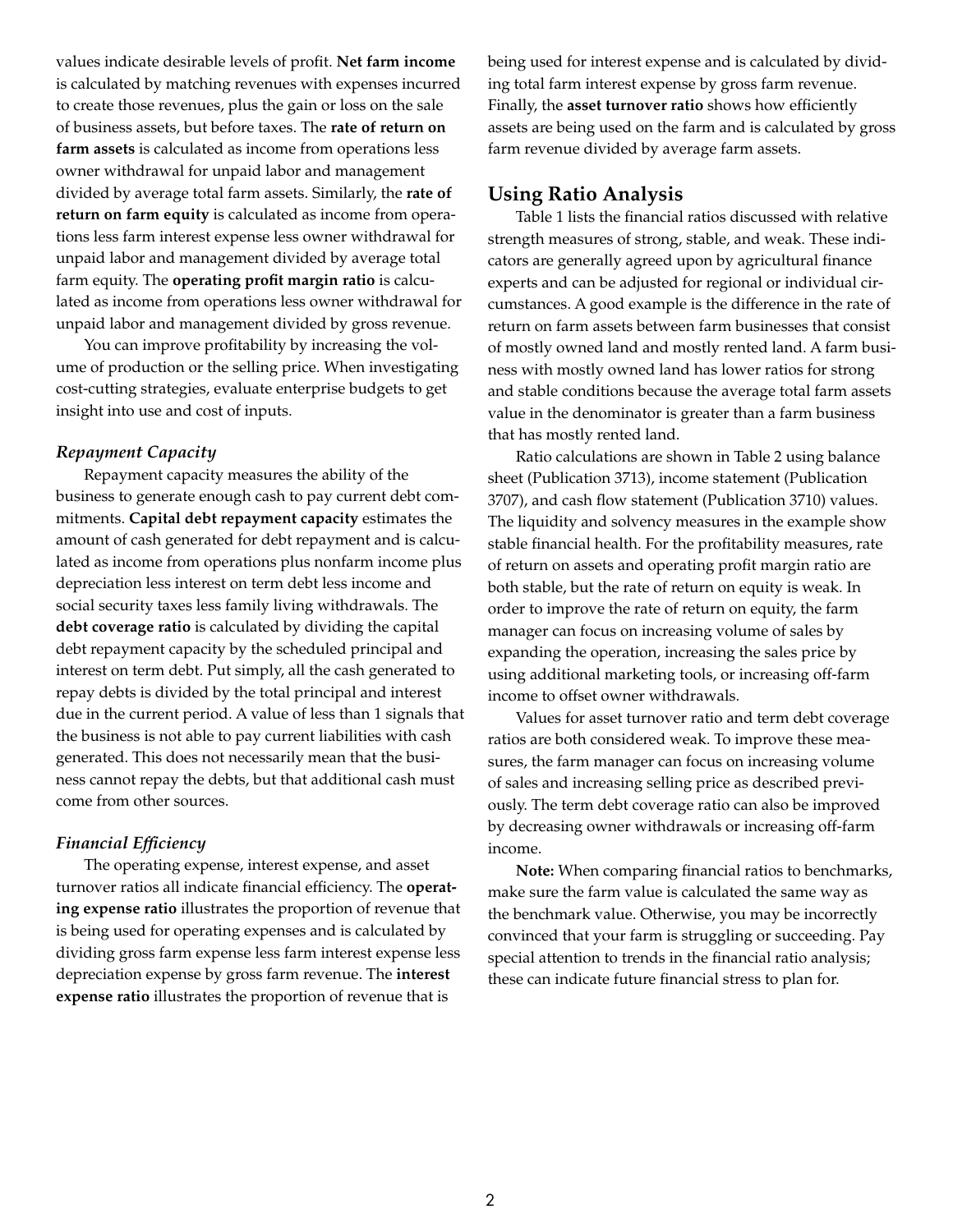# **Table 1. Financial ratios with relative strength measures.**

#### **Liquidity**

| Ratio          | Formula                                                      | Relative Strength |            |        |  |
|----------------|--------------------------------------------------------------|-------------------|------------|--------|--|
| Current Ratioª | ' Total current farm assets / Total current farm liabilities |                   | $.0 - 2.0$ | >2.0   |  |
|                |                                                              | weak              | stable     | strong |  |

# **Solvency**

| Ratio                            | Formula                                    | <b>Relative Strength</b> |               |       |  |
|----------------------------------|--------------------------------------------|--------------------------|---------------|-------|--|
| Debt-to-Asset Ratio <sup>a</sup> | Total farm liabilities / Total farm assets | <0.30                    | $0.30 - 0.60$ | >0.60 |  |
|                                  |                                            | strong                   | stable        | weak  |  |

#### **Profitability**

| Ratio                                                          | Formula                                                                                                    | <b>Relative Strength</b>                                                         |               |        |  |
|----------------------------------------------------------------|------------------------------------------------------------------------------------------------------------|----------------------------------------------------------------------------------|---------------|--------|--|
| Net Farm Income from Operationsbc                              | Gross cash farm income - total cash farm expenses +/- inventory<br>changes - depreciation                  | Look at trends; varies with cyclical nature<br>of agricultural prices and income |               |        |  |
| Rate of Return on Farm Assets                                  | (Income from operations – owner withdrawal for unpaid labor and                                            | < 0.01                                                                           | $0.01 - 0.05$ | >0.05  |  |
| (mostly owned) abc                                             | management) / Average total farm assets                                                                    | weak                                                                             | stable        | strong |  |
| Rate of Return on Farm Assets<br>(mostly rented or leased) abc | (Income from operations – owner withdrawal for unpaid labor and<br>management) / Average total farm assets | &0.03                                                                            | $0.03 - 0.12$ | >0.12  |  |
|                                                                |                                                                                                            | weak                                                                             | stable        | strong |  |
|                                                                | (Income from operations - farm interest expense - owner withdrawal                                         | < 0.05                                                                           | $0.05 - 0.10$ | >0.10  |  |
| Rate of Return on Farm Equity <sup>abc</sup>                   | for unpaid labor and management) / Average total farm equity                                               | weak                                                                             | stable        | strong |  |
|                                                                | (Income from operations - owner withdrawal for unpaid labor and                                            | < 0.10                                                                           | $0.10 - 0.25$ | >0.25  |  |
| Operating Profit Margin Ratiobc                                | management) / Gross revenue                                                                                | weak                                                                             | stable        | strong |  |

# **Efficiency**

| Ratio                                | Formula                                                                                                                                 | <b>Relative Strength</b> |               |        |
|--------------------------------------|-----------------------------------------------------------------------------------------------------------------------------------------|--------------------------|---------------|--------|
|                                      | (Total operating expenses - depreciation/amortization expense) /                                                                        | 0.60                     | $0.60 - 0.80$ | >0.80  |
| Operating Expense Ratio <sup>c</sup> | Gross revenue                                                                                                                           | strong                   | stable        | weak   |
| Interest Expense Ratio <sup>c</sup>  |                                                                                                                                         | < 0.10                   | $0.10 - 0.20$ | >0.20  |
|                                      | Total farm interest expense / Gross revenue                                                                                             | strong                   | stable        | weak   |
|                                      |                                                                                                                                         | < 0.20                   | $0.20 - 0.40$ | >0.40  |
| Asset Turnover Ratio <sup>ac</sup>   | Gross revenue / Average total farm assets                                                                                               | weak                     | stable        | strong |
| Term Debt Coverageabc                | (Income from operations +/- total miscellaneous revenues/expenses<br>+ total nonfarm income + depreciation/amortization expense - total | 1.1                      | $1.1 - 1.5$   | >1.5   |
|                                      | income tax expense - owner withdrawals (total) - interest expense on<br>current debt) / Total principal and interest on term debt       | weak                     | stable        | strong |

a Numbers obtained from the balance sheet.

b Numbers obtained from the cash flow statement.

c Numbers obtained from the income statement.